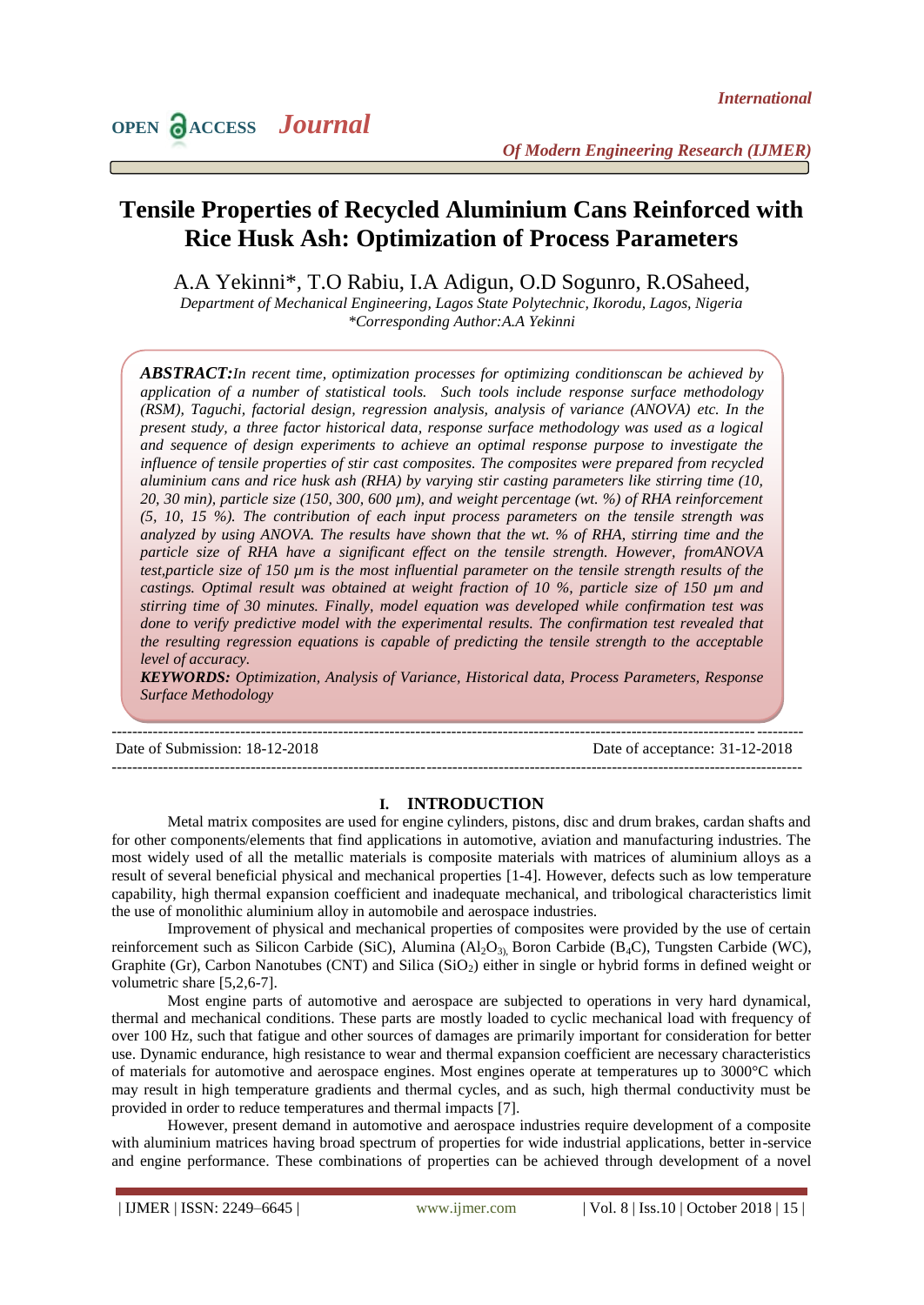composite of aluminum which are stronger, lighter and less expensive with higher strength, higher hardness, good strength to weight ratio, improved impact strength, higher temperature capability, higher thermal conductivity and higher resistance to fatigue.

Rice husk is presently considered as an agricultural waste in which burning is the primary means of disposal. Not only does burning create pollution problems but the extremely fine silica is also toxic and thus constitute health hazard. Thus, the associated problems of air pollution and ash disposal has shown that burning in open air is an unacceptable method of rice husk disposal. Fortunately, rice husk is an ideal source of material for producing SiC, an industrially important ceramic material because it contains carbon and silica, intimately dispersed. It was reported by [8] that [9] was the first person to use rice husk as a starting material for the production of SiC.

Optimizing the production process using different process parameters will also provide new information and knowledge in the development of aluminium matrix composites and offer more flexibility in the design of different components. Optimization techniques are powerful set of tools so important in efficiently managing input parameters thereby maximizing output. Sujik [10] defines optimization as a technique employ in finding out the right level or value of parameters that have to be maintained for obtaining quality output. The basic form of the problem is to identify the alternative means of achieving a given objective and then to select the alternative that accomplishes the objectives in a manner that is most efficient subject to constraint on the means. Also, in programming terminology, the problem revolves around optimizing the values of some objective function object to some constraints. In optimization process, the objective function expresses the desired aims of the process clearly and understandably. In comparing with the model which is fixed by the physical characteristics of the system, it expresses the wishes with regard to the final product and the performance of the process. Certain number of factors can make optimization problem fairly complex and difficult to solve. One of such complex situations is the existence of multiple decision variables which must be incorporated into decision problem, otherwise, the optimization technique that are applied to the problem may result a solution that is unacceptable from a real practical point of view.

However, in recent time a number of statistical tools are applicable in optimization processes for optimizing conditions. Such tools include response surface methodology (RSM), Taguchi, factorial design, regression analysis, ANOVA etc. Therefore, it is a very important usable thing to do in the industry to optimize the materials and processes for obtaining metal matrix composites (MMC). Reinforcing the metal matrix with high strength materials, the composite may appear very brittle. The reinforcement can also have thermal dynamic incompatibility with many metals used as matrix [11].

As a result of this, Luo [12] suggested that in the solidification processing of metal matrix composites, it is of utmost importance to ensure that the process parameters are optimized both to avoid excesses interfacial reactions and at the same time achieve wetting so that a uniform particle distribution and interfacial bonding are obtained. Lakhviret al [13] used Taguchi method to optimize process parameter for hardness, impact strength and tensile strength for stir casted aluminium metal matrix composite.

The aim of the study is to reinforce recycle aluminium alloy with rice husk ash to develop a composite of aluminium metal matrix with superior mechanical properties suitable in the production of aerospace, automotive components and industrial parts. A theoretical and experimental framework for the development of Aluminium alloy metal matrix composites (AMMC's) reinforced with rice husk ash shall be provided while the production of the Al/RHA composites shall be optimized using Response Surface Methodology (RSM).

# **II. MATERIALS AND METHODS**

The methodology of this research involves preparation of metal matrix (base metal) and reinforcements, preparation of composites and specimens, selection of test methods and test conditions, experimental measurement oftensile strength of the specimens, Model development and validation using experimental results. Three different particle sizes 150 µm, 300 µm and 600 µm were used in different wt. % 5, 10 and 15 at stirring time of 10, 20 and 30 minutesat constant stirring speed of 140 rpm used in manufacturing of the composites of Al-RHA.

The matrix material selected for the study is recycled aluminium cans which was sourced from local markets in Ikorodu, Lagos. The rice husk (RH) which is the reinforcing material was sourced from local rice mills at Imota town in Lagos state.

A three factor, Historical Data (HD) model was used to design the experiment. Design-Expert version 6.0.8 was used for the modeling of the identified variables. The factors considered were weight fraction, particle size, stirring speed and stirring time while the response is tensile strength. The experimental range of the variables used to design the experiment for the modelling is tabulated (Table 1).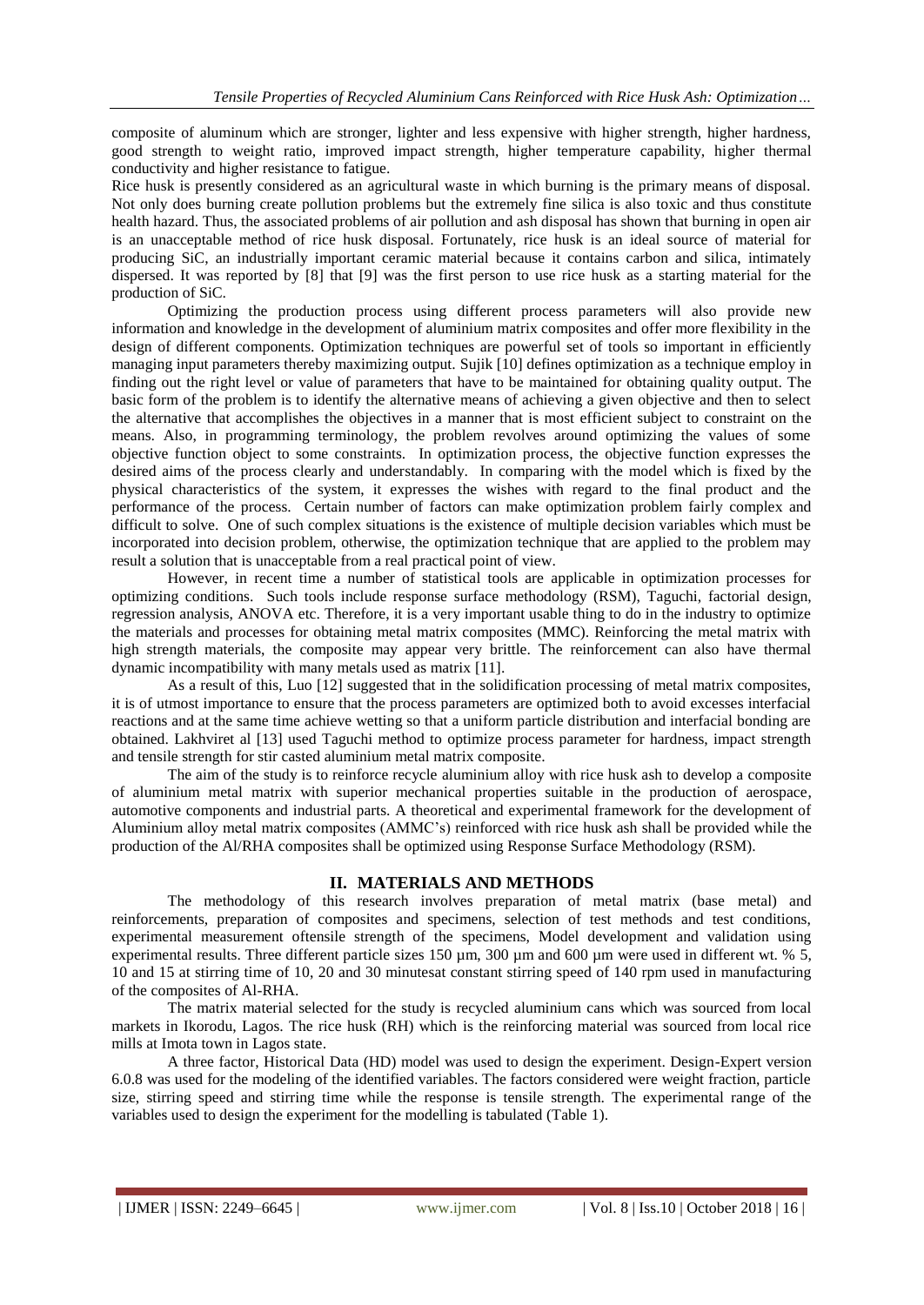| Factors                 | Code | .          | Level        |             |
|-------------------------|------|------------|--------------|-------------|
|                         |      | Low $(-1)$ | Standard (0) | $High (+1)$ |
| Weight fraction (%)     |      |            | 10           |             |
| Particle size $(\mu m)$ |      | 150        | 300          | 600         |
| Stirring time (minutes) |      | 10         | 20           | 30          |

| Table I. Design of factors of Stir casting process at Stirring time of 140 rpm |  |  |
|--------------------------------------------------------------------------------|--|--|
|                                                                                |  |  |

# **2.1 Preparation of Rice Husk Ash**

The variety of indigenous rice grown in Nigeria include, Fadama rice, Upland rice and Lowland rice. Fadama rice, a variety of red grain specie (oryzaglaberrina) was used in this study. The rice husk comes with some rice grains, adhering sand particles and other contaminants mixed together both in particles and powder form which has to be separated before use.

The mixture was first blown manually to separate the husk from rice grains and other contaminants and then washed with tap water twice by stirring in a container to allow the sand impurity and rice particles to settle at the bottom while the powdered grains and sand mixed with the water became muddy. This muddy water was then poured away and the rice husk was manually removed from the container leaving behind the settled sand. The blown, washed and dried rice husk wasplaced inside a crucible pot and burnt at  $700^{\circ}$ C for four hours inside the muffle furnace into ashes. The ash was sieved and graded (fig. 1a) into three different particle sizes of 150 µm, 300 µm and 600 µm.

#### **2.2 Preparation of Aluminium Billet andAluminium/Rice Husk Ash Composites**

Stir- casting technique was used to prepare the aluminium billet and the composite. This method could distribute rice husk ash particles homogenously in the aluminummicrostructure by forming vortex in molten metallic. It could pull RHAparticles through molten metallic and distribute them homogenously.

A trapezoidal aluminium bar matrix material was produced from recycled aluminium cans in a crucible furnace and cast into small billet to obtain the requiredweight according to reinforcement rice husk ash particles weight fraction (5, 10, and 15 wt. %).

To produce the Al/RHA composites, as-cast trapezoidal aluminium bar of 1000 g, 995 g, 910 g and 985 g (fig. 1b) was prepared for control sample, and 5, 10 and 15 % Al/RHA composites respectively and for average particle size RHA(150 µm, 300 µm, 600 µm).

The melting was carried out in a crucible pot placed inside the crucible furnace. Each aluminium alloy billet melted was first preheated at  $450^{\circ}$ C before melting at  $750^{\circ}$ C and rice husk ash of the required percent weight fraction and particle size was measured and preheated to about  $100^{\circ}$ C before incorporating into the melt which was then degassed to control the porosity

To enhance the wettability between the rice husk particles and alloy melt, 1 wt% of magnesium is simultaneously added into the molten melt. Saravanan and Kumar [14], stressed that particles of rice husk ash will be rejected without addition of magnesium.

The molten metal was stirred by the improvised stirrer at a speed of 140 rpm for the required time. The mixture is poured into the cylindrical and rectangular die moulds which has been preheated to about 200 °C before pouring. During pouring in the metal mould, slag and any form of impurity was removed.



(a) (b) **Figure 1: (a) Graded rice husk ash (b) As-cast aluminium Alloy bar**

# **2.3 Specimen Preparation and Test**

The tensile test specimen was prepared on a lathe machine from cylindrical sample to determine the tensile strength (fig. 2a and b). The tensile test was carried out at room temperature on HZ-1009 Computer Servo Universal Testing Machine, by Dongguan Lixian Instrument Scientific Company Limited.

Following standard test procedures in accordance with the ASTM E8 (2008), the sample was fixed in the tensile testing machine at EMDI Akure, and a pulling force is applied to the steel axially. Each test was performed 2 times to avoid first time error. The tensile properties evaluated from the engineering stress-strain curves developed.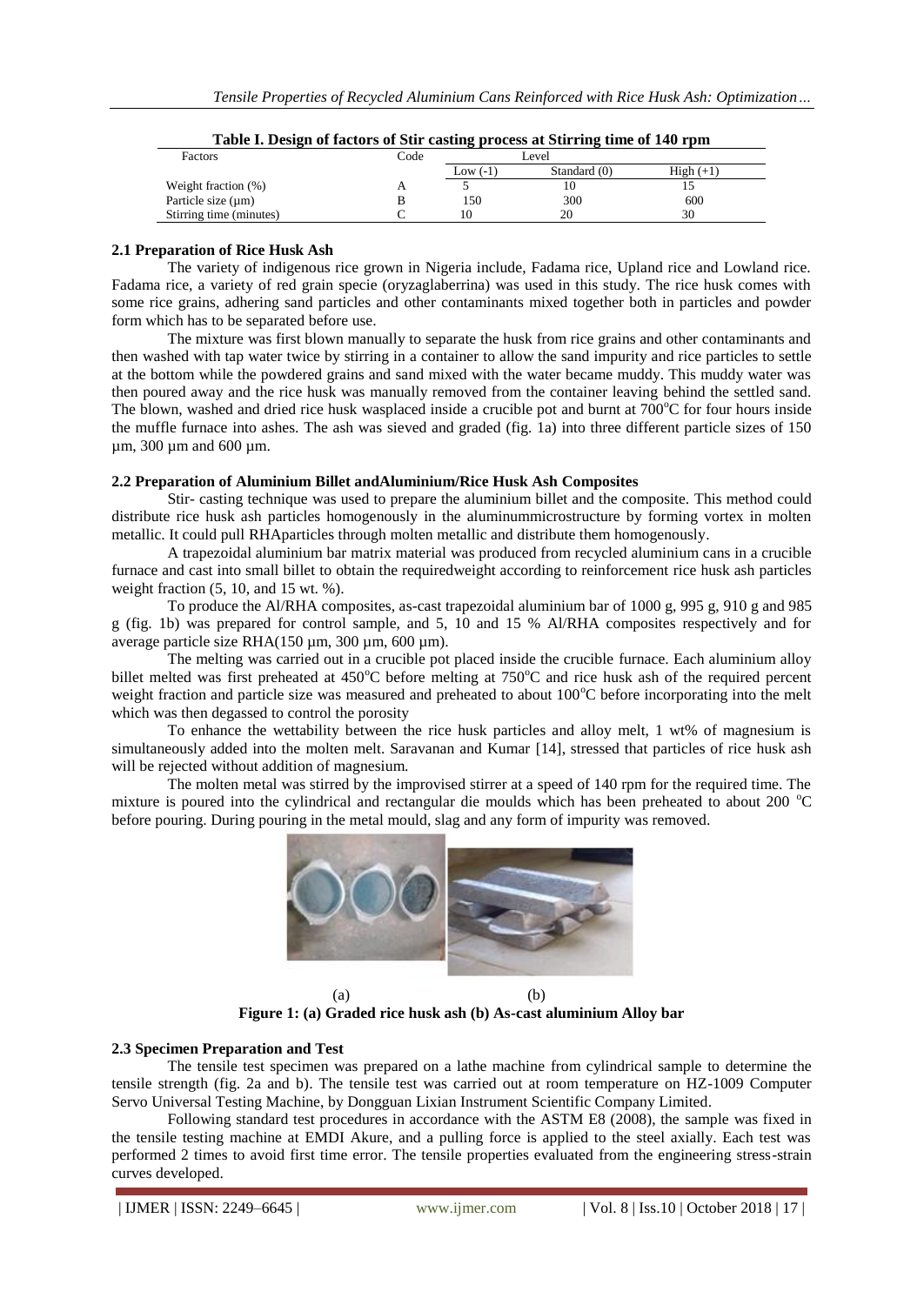

**Figure 2: (a) Cylindrical casting for machining tensile specimens (b) Tensile Specimen**

# **III. RESULTS AND DISCUSSION**

Tables 2, 3 and 4 show the chemical composition of RHA, composition of aluminium ingot and tensile test results respectively.

| Table II: Percentage chemical composition of rice husk ash burnt at 700°C |           |                                |       |       |       |       |       |                |       |
|---------------------------------------------------------------------------|-----------|--------------------------------|-------|-------|-------|-------|-------|----------------|-------|
| SiO <sub>2</sub>                                                          | $Al_2O_3$ | Fe <sub>2</sub> O <sub>3</sub> | CaO   | MgO   | SO2   | K2O   | Na2O  | <b>Others</b>  | LOI   |
| 97.095                                                                    | 135       | 0.316                          | 0.073 | 0.825 | 0.146 | 0.181 | 0.092 | <b>Balance</b> | 0.965 |
|                                                                           |           |                                |       |       |       |       |       |                |       |

| Table III: The elemental composition of the as cast aluminium alloy ingot. |         |        |        |        |        |        |        |        |       |
|----------------------------------------------------------------------------|---------|--------|--------|--------|--------|--------|--------|--------|-------|
| Al                                                                         |         | Fe     | ેu     | Mn     | Mg     | Zn     |        |        |       |
| 95.24                                                                      | 0.66625 | .861   | 0.0953 | 0.8382 | 0.8565 | 0.0252 | 0.0168 | 0.1194 | 0.035 |
| Sr                                                                         | Zr      |        | Ľа     | Be     |        |        |        |        |       |
| 0.000                                                                      | 0.008   | 0.0153 | 0.0127 | 0.000  |        |        |        |        |       |

# **Table IV: Design of Parameters and responses for Al/RHA Composites(control sample is 148 MPa)**

| Std            | Run            | <b>Block</b> | Factor 1<br>A:Weight<br>Fraction | Factor 2<br><b>B:Particle</b><br>Size | Factor 3<br>C:Stirring<br>time | Response<br>Ultimate<br>Strength |
|----------------|----------------|--------------|----------------------------------|---------------------------------------|--------------------------------|----------------------------------|
|                |                |              | %wt                              |                                       | Mins                           | MPa                              |
| 3              | 1              | Block 1      | 5                                | 600                                   | 10                             | 150.00                           |
| 4              | $\overline{2}$ | Block 1      | 5                                | 150                                   | 20                             | 170.00                           |
| 8              | 3              | Block 1      | 15                               | 150                                   | 30                             | 179.72                           |
| 7              | $\overline{4}$ | Block 1      | 15                               | 300                                   | 10                             | 165.20                           |
| 5              | 5              | Block 1      | 10                               | 600                                   | 10                             | 158.00                           |
| $\overline{2}$ | 6              | Block 1      | 5                                | 300                                   | 30                             | 160.00                           |
| 6              | 7              | Block 1      | 10                               | 300                                   | 20                             | 162.09                           |
| 9              | 8              | Block 1      | 10                               | 150                                   | 30                             | 180.10                           |
|                | 9              | Block 1      | 15                               | 600                                   | 20                             | 152.00                           |

# **3.1 Statistical Data Analysis**

Analysis of variance (ANOVA) was used for the analyses of the data obtained from Al-rice husk ash composites. The interactions between the process variables and the responses of different regression models developed for tensile strength, impact strength, were investigated. The quality of the fit polynomial model was expressed by the coefficient of determination  $R^2$  and its statistical significance was checked by the Fisher's F-test in the same in-built statistical program of the Design Expert 6.0.8. Model terms were evaluated by the p-value (probability)with 95% confidence level. Three-dimensional surface plots and their respective contour plots were obtained for tensile strength, impact strength, on the effects of the three factors (weight fraction, stirring time and particle size) at constant stirring speed of 140 rpm.

The Analysis of variance for the analytical design was shown in Table 5. The Model F-value of 561.32 implies the model is significant. Values of "Prob > F" less than 0.0500 indicate model terms are significant. All model terms were significant at  $p<0.05$  except the combination of weight fraction and stirring time (AC). In term of individual parameter, particle size (B) shows the most significant effect on Ultimate Tensile Strength of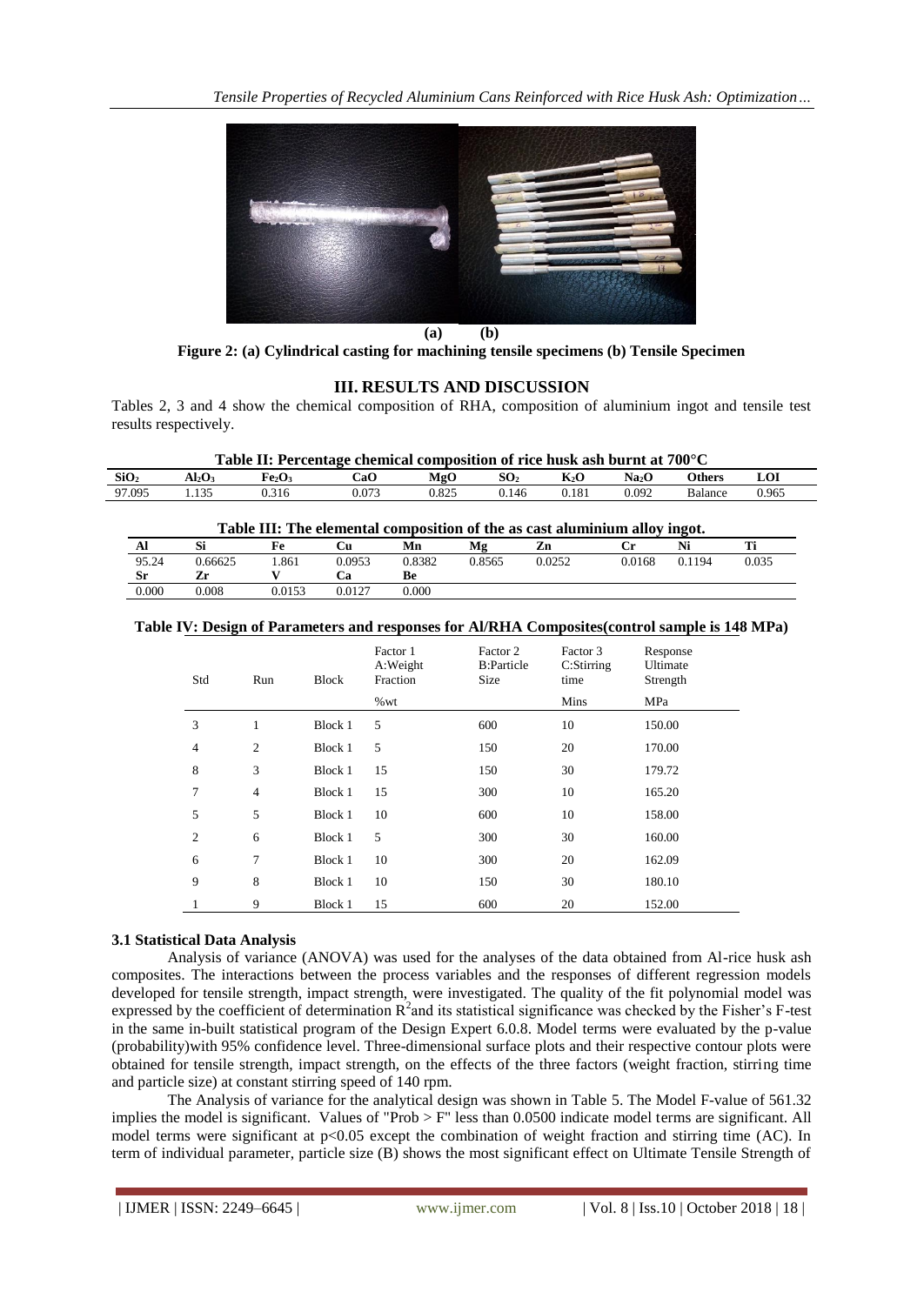the Al alloy sample reinforced with Rice Husk, having the highest F-value and corresponding low p-value. This was followed by weight fraction and least significant effect was observed in stirring time.

The interactive effect of particle size and stirring time gave the highest significant effect on the Al/RHA sample tensile strength with the highest F-value of 385.61 and 0.002 p-value. Combination of weight fraction and stirring time gave no significant effect on the ultimate strength of the Al/RHA sample, having pvalue greater than 0.05. Values greater than 0.1000 indicate the model terms are not significant.

Table 6 shows the evaluation result of the developed and analyzed model. High correlation coefficient  $R<sup>2</sup>$  of 0.9994 indicates the accuracy of the model. The "Pred R-Squared" of 0.9775 is in reasonable agreement with the "Adj R-Squared" of 0.9976. "Adeq Precision" measures the signal to noise ratio. A ratio greater than 4 is desirable. The model ratio of 64.95 indicates an adequate signal.

The model equation developed is as shown in equation 1:

Ultimate Tensile Strength =+148.34886 -0.028831 \* A +0.010215\* B +1.72274 \* C +3.07898E-003 \*  $A * B - 0.011559 * A * C - 5.07187E - 003 * B * C \dots (1)$ 

| Where $A =$ Percent weight fraction, $B =$ Particle size and $C =$ Stirring time |  |  |  |  |
|----------------------------------------------------------------------------------|--|--|--|--|
|                                                                                  |  |  |  |  |

| Source       | Sum of<br>Squares | DF             | Mean<br>Square | F<br>Value | Prob > F |             |
|--------------|-------------------|----------------|----------------|------------|----------|-------------|
| Model        | 938.7115          | 6              | 156.4519       | 561.318    | 0.0018   | Significant |
| A            | 100.6923          | 1              | 100.6923       | 361.2637   | 0.0028   |             |
| B            | 487.0945          | 1              | 487.0945       | 1747.597   | 0.0006   |             |
| $\mathsf{C}$ | 19.82155          | 1              | 19.82155       | 71.11574   | 0.0138   |             |
| AB           | 23.78529          | 1              | 23.78529       | 85.33684   | 0.0115   |             |
| AC           | 0.739796          | 1              | 0.739796       | 2.65424    | 0.2448   |             |
| BC           | 107.4787          | 1              | 107.4787       | 385.6119   | 0.0026   |             |
| Residual     | 0.557445          | $\overline{c}$ | 0.278722       |            |          |             |
| Cor Total    | 939.2689          | 8              |                |            |          |             |

#### **Table VI: Model Estimation Result for Ultimate Tensile Strength**

| Std. Dev.    | 0.527942 | R-Squared      | 0.999407 |
|--------------|----------|----------------|----------|
| Mean         | 164.1239 | Adj R-Squared  | 0.997626 |
| C.V.         | 0.321673 | Pred R-Squared | 0.97751  |
| <b>PRESS</b> | 21.12422 | Adeq Precision | 64.95913 |

#### **3.2 Confirmation Test**

The confirmation test was conducted by selecting the set of parameters utilized with the levels of the optimal casting parameters at 10% weight fraction, 150μm particle size and stirring time of 30 minutes for tensile strength value in the casting of Al/RHA composites. Based on data set, experiments were conducted and their results were noted. Then, a comparison was made between the experimental values and the computed values obtained from the regression model. Calculated value of 179.61 MPa from the regression equation and the experimental value of 180.10 MPa for the tensile strength of the composites are nearly the same with the least error  $(\pm 5\%)$ . The resulting regression equations seem to be capable of predicting the tensile strength to the acceptable level of accuracy.

Fig.3 show the diagnostic plots of residuals against the normal probability and the predicted values against the actual values. Datapoints aligned with the straight line with little overfitting in the residual plot and perfect linear plot in the predicted aginst actual plot to indicate adequate model analysis.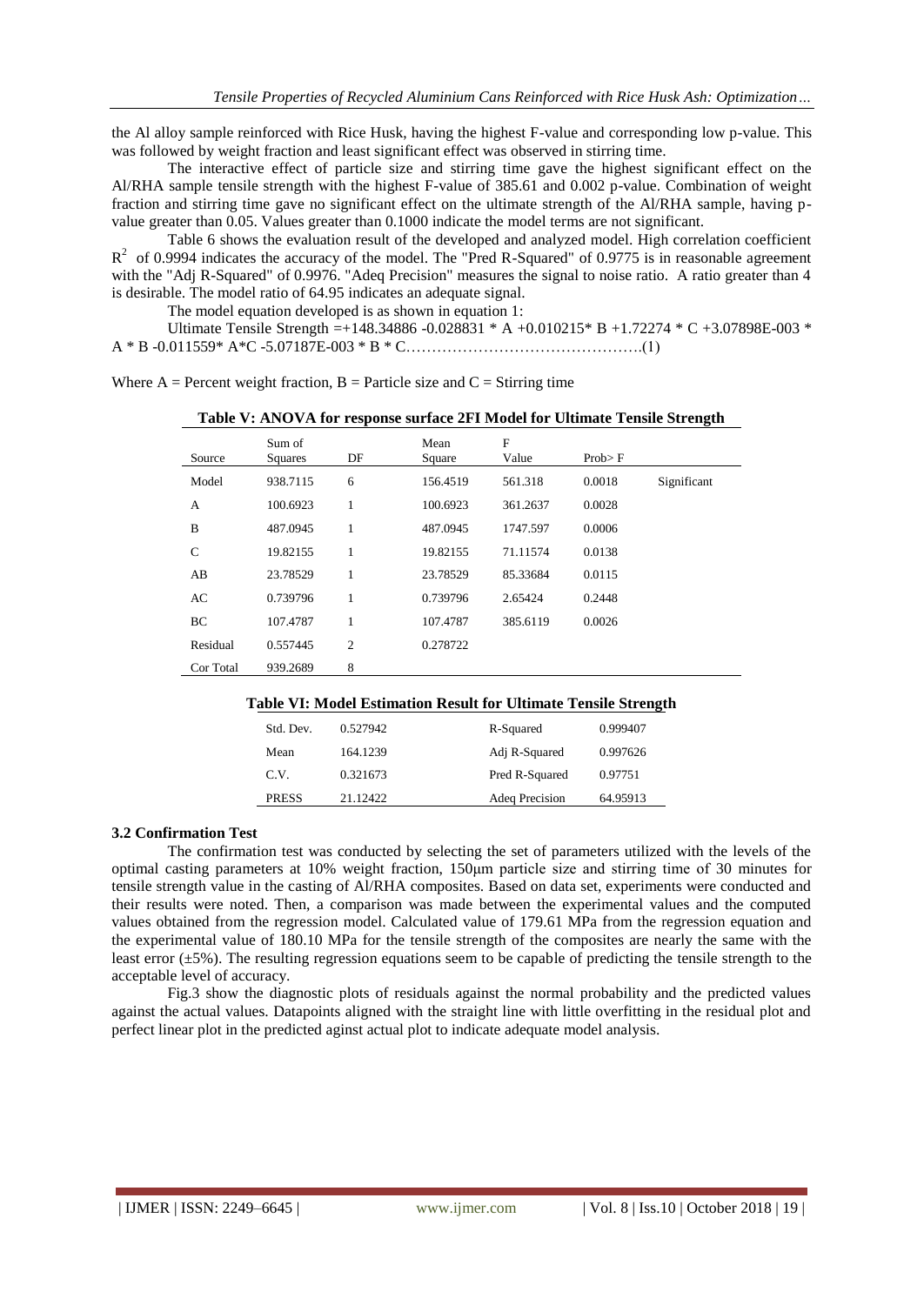

**Figure.3: Diagnostic plots of developed ultimate tensile strength model**

#### **3.3 Effect of Single Variable on the Al/RHA Composite Ultimate Tensile Strength**

Fig. 4a - c show the effects of independent variables on the ultimate tensile strength of the Al/RHA sample. Ultimate tensile strenght increased with increase in weight fraction but decreased with increase in both particle size and stirring time.



**Figure.4: Plots of (a) weight fraction, particle size and stirring time against Ultimate Tensile Strength**

#### **3.4Effect of Weight Fraction and Paricle Size on Ultimate Tensile Strength**

The interactive effect of weight fraction and particle size on the ultimate strength at constant stirring time of 20minutes was shown in Fig.5a. At low particle size 150µm, the ultimate strength of the material tends toward linearity as weight fraction increases. At 600µm size, ultimate strength increased from 136MPa to 151.8MPa as weight fraction increases from 5-15%.

#### **3.5 Effect of Weight Fraction and Stirring Time on Ultimate Tensile Strength**

Fig.5b shows the combined effect of weight fraction and stirring time on the ultimate tensile strength, keeping particle size constant at 300µm. It was observed that ultimate strength of the Al/RHA sample increased at low stirring time from 155MPa to 165.5MPa as weight fraction increases from 5-15%. This same behaviour was seen at high stirring time 30mins as the Al alloy composite strength increased from 150.6MPa to 158.4MPa. Therefore, high strength of the reinforced composite sample is favoured by low stirring time (10mins) and high weight fraction of 15%.

# **3.6 Effect of Particle Size and Stirring Time on Ultimate Tensile Strength**

Fig.5c shows the synergetic effect of particle size and stirring time on the ultimate tensile strength of the composite material at constant weight fraction of 10%. At low stirring time of 10minutes, it was observed that ultimate strength decreased slightly from 162MPa to 158MPa as particle size increases from 150-600 µm. But at high stirring time of 30mins, the Al/RHA strength decreased greatly from 179MPa to 129MPa with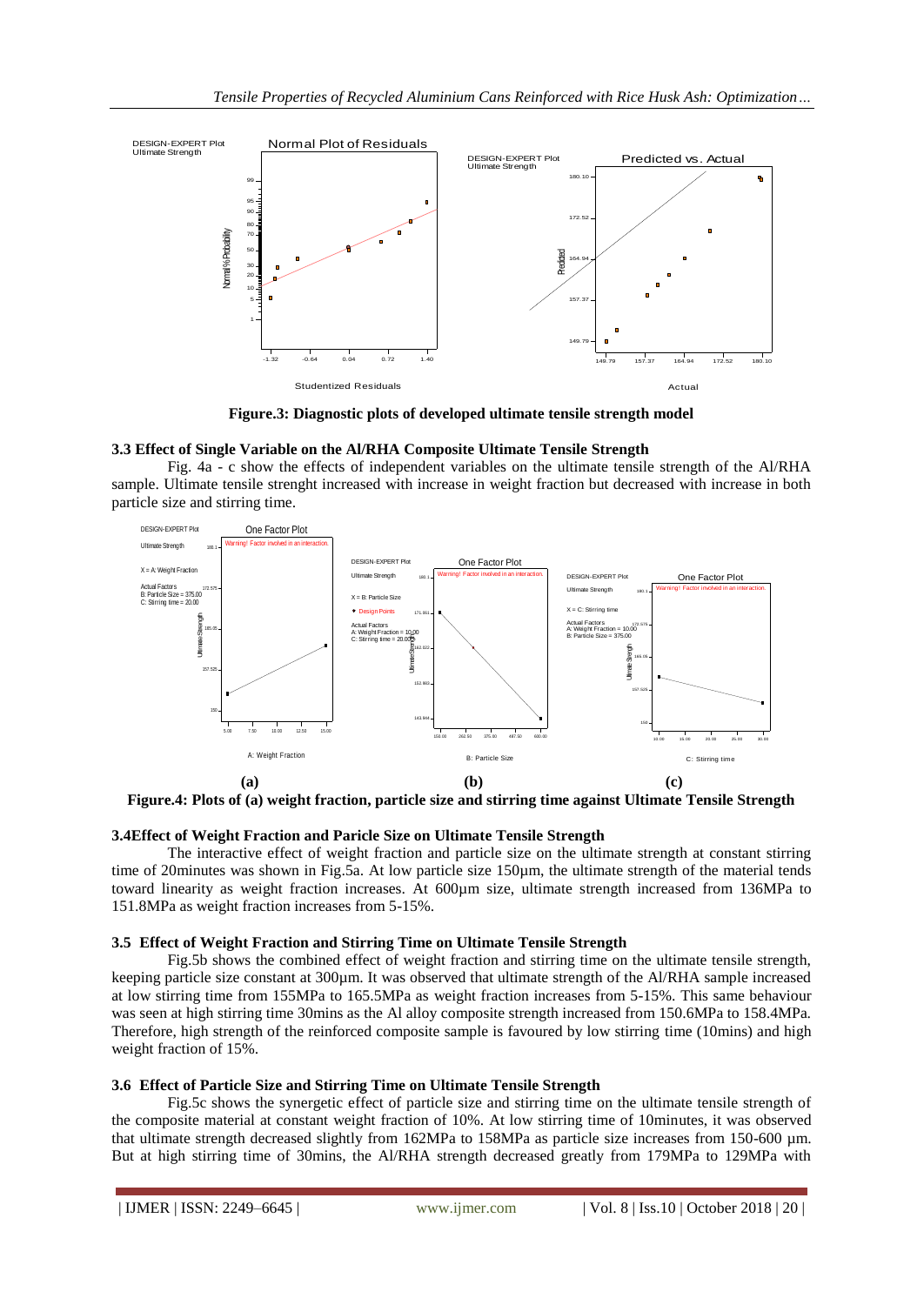increase in particle mesh size. This therefore indicated that high strength is favoured by high stirring time 30mins and low particle size 150µm.



 $\left( \mathrm{c} \right)$ 

**Figure 5: (a) Response surface plots of particle size and weight fraction against Ultimate Tensile Strength (b) Response surface plots of stirring time and weight fraction against Ultimate Tensile Strength (c) Response surface plots of stirring time and particle size against Ultimate Tensile Strength**

# **IV. CONCLUSIONS AND RECOMMENDATIONS**

The recycled aluminum reinforced with RHA at different level and parameter was successfully produced by stir casting method.From the analysis of the results in the casting process using the conceptual signal-to-noise (S/N) ratio approach, analysis of variance (ANOVA), and Response Surface Method, the following can be concluded from the present study:

1. The composites containing recycled Al alloy with 5, 10 and 15 wt. % of RHA particulates were successfully synthesized by stir casting technique.